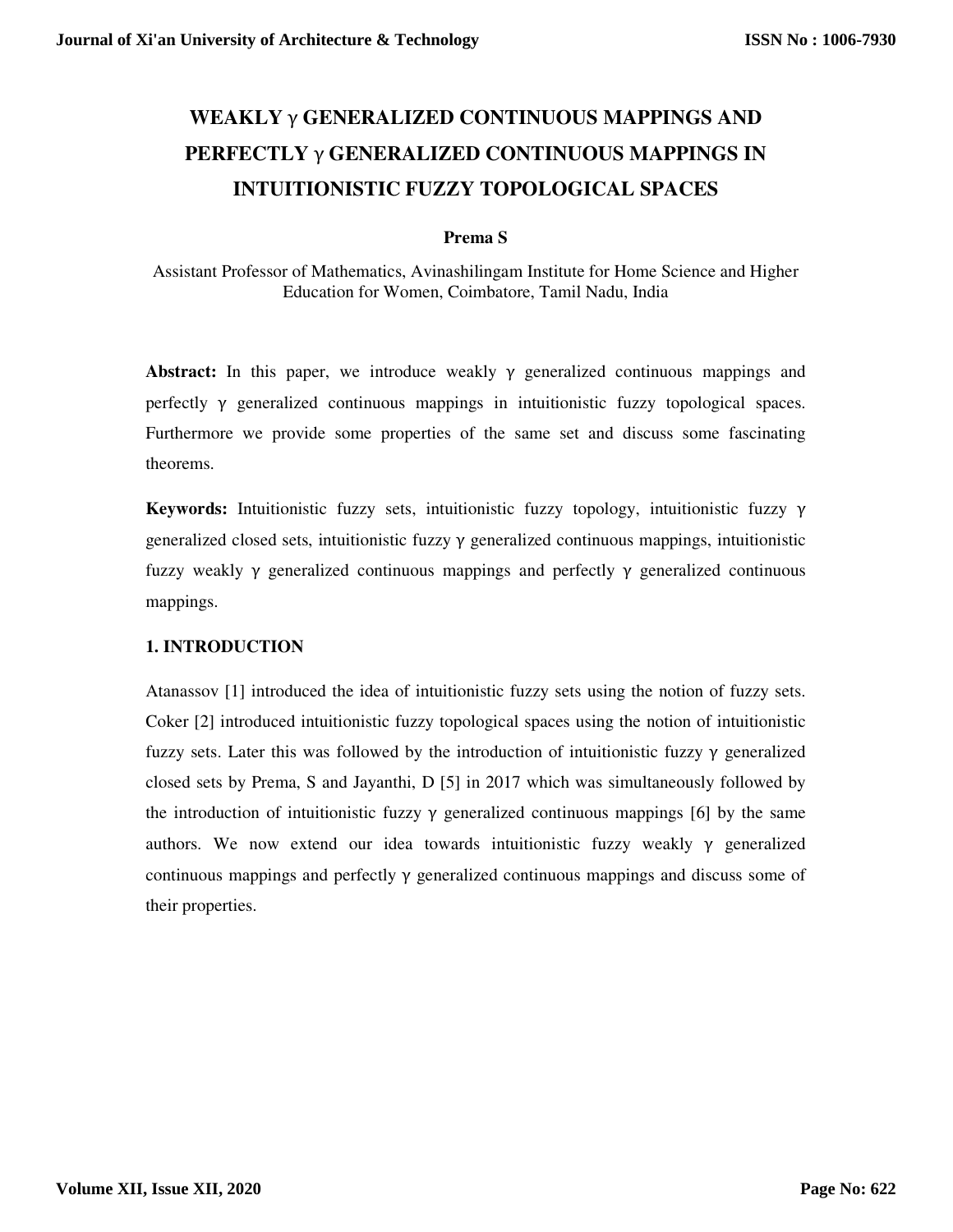#### **2. PRELIMINARIES**

**Definition 2.1 [1]:** An *intuitionistic fuzzy set* (IFS for short) A is an object having the form

$$
A = \{ \langle x, \mu_A(x), \nu_A(x) \rangle : x \in X \}
$$

where the functions  $\mu_A : X \to [0,1]$  and  $\nu_A : X \to [0,1]$  denote the degree of membership (namely  $\mu_A(x)$ ) and the degree of non-membership (namely  $v_A(x)$ ) of each element  $x \in X$  to the set A, respectively, and  $0 \leq \mu_A(x) + \nu_A(x) \leq 1$  for each  $x \in X$ . Denote by IFS(X), the set of all intuitionistic fuzzy sets in X.

An intuitionistic fuzzy set A in X is simply denoted by  $A = \langle x, \mu_A, \nu_A \rangle$  instead of denoting  $A = \{ \langle x, \mu_A(x), \nu_A(x) \rangle : x \in X \}.$ 

**Definition 2.2 [1]:** Let A and B be two IFSs of the form

$$
A = \{ \langle x, \mu_A(x), \nu_A(x) \rangle : x \in X \}
$$

and

$$
B = \{ \langle x, \mu_B(x), \nu_B(x) \rangle : x \in X \}.
$$

Then,

- (a) A  $\subseteq$  B if and only if  $\mu_A(x) \leq \mu_B(x)$  and  $\nu_A(x) \geq \nu_B(x)$  for all  $x \in X$ ,
- (b)  $A = B$  if and only if  $A \subseteq B$  and  $A \supseteq B$ ,
- (c)  $A^{c} = \{ \langle x, v_{A}(x), \mu_{A}(x) \rangle : x \in X \},\$ 
	- (d) A ∪ B = { $\langle x, \mu_A(x) \vee \mu_B(x), \nu_A(x) \wedge \nu_B(x) \rangle$ :  $x \in X$ },
	- (e) A  $\cap$  B = { $\{x, \mu_A(x) \land \mu_B(x), \nu_A(x) \lor \nu_B(x)\}$ :  $x \in X$  }.

The intuitionistic fuzzy sets  $0 \sim = \langle x, 0, 1 \rangle$  and  $1 \sim = \langle x, 1, 0 \rangle$  are respectively the empty set and the whole set of X.

**Definition 2.3 [2]:** An *intuitionistic fuzzy topology* (IFT in short) on X is a family τ of IFSs in X satisfying the following axioms:

- (i)  $0 \sim 1 \sim \epsilon \tau$ ,
- (ii)  $G_1 \cap G_2 \in \tau$  for any  $G_1, G_2 \in \tau$ ,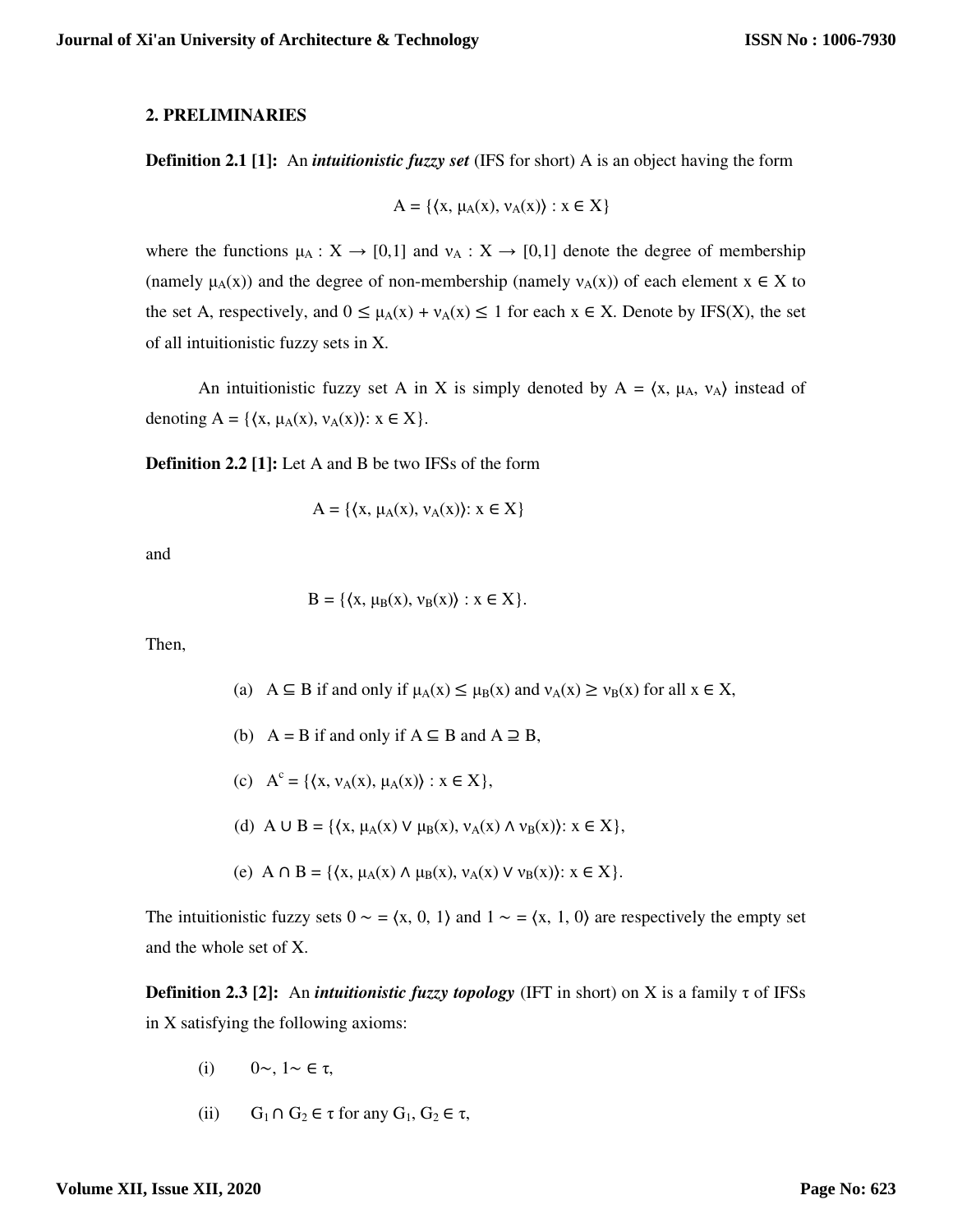(iii)  $\cup G_i \in \tau$  for any family  $\{G_i : i \in J\} \subseteq \tau$ .

In this case the pair (X, τ) is called *intuitionistic fuzzy topological space* (IFTS in short) and any IFS in  $\tau$  is known as an *intuitionistic fuzzy open set* (IFOS in short) in X. The complement  $A^c$  of an IFOS A in an IFTS  $(X, \tau)$  is called an *intuitionistic fuzzy closed set* (IFCS in short) in X.

**Definition 2.4 [5]:** An IFS A in an IFTS  $(X, \tau)$  is said to be an intuitionistic fuzzy  $\gamma$ generalized closed set (IFγGCS for short) if  $\gamma cI(A) \subseteq U$  whenever A  $\subseteq U$  and U is an IFγOS in (X, τ).

The complement  $A^c$  of an IF $\gamma$ GCS A in an IFTS  $(X, \tau)$  is called an intuitionistic fuzzy γ generalized open set (IFγGOS for short) in X.

**Definition 2.5 [6]:** A mapping f:  $(X, \tau) \rightarrow (Y, \sigma)$  is called an intuitionistic fuzzy  $\gamma$ generalized continuous (IFγG continuous for short) mapping if  $f^{-1}(V)$  is an IFγGCS in  $(X, \mathcal{L})$  $\tau$ ) for every IFCS V of  $(Y, \sigma)$ .

**Definition 2.6 [7] :** A mapping f:  $(X, \tau) \rightarrow (Y, \sigma)$  is said to be an *intuitionistic fuzzy almost y* generalized continuous (IFayG continuous for short) **mapping** if  $f^{-1}(A)$  is an IFyGCS in X for every IFRCS A in Y.

**Definition 2.7 [8]:** A mapping f:  $(X, \tau) \rightarrow (Y, \sigma)$  is said to be an *intuitionistic fuzzy completely*  $\gamma$  *generalized continuous (IF completely*  $\gamma$ *G continuous for short) <i>mapping* if  $f^{-1}(V)$  is an IFRCS in X for every IF $\gamma$ GCS V in Y.

## **3. WEAKLY γ GENERALIZED CONTINUOUS MAPPINGS IN INTUITIONISTIC FUZZY TOPOLOGICAL SPACES**

In this section we have introduced intuitionistic fuzzy weakly  $\gamma$  generalized continuous mappings and studied some of their properties.

**Definition 3.1:** A mapping f:  $(X, \tau) \rightarrow (Y, \sigma)$  is said to be an *intuitionistic fuzzy weakly*  $\gamma$ *generalized continuous* (IFW $\gamma$ G continuous for short) *mapping* if f  $^{-1}(V) \subseteq$ γgint(f<sup>-1</sup>(cl(V))) for each IFOS V in Y.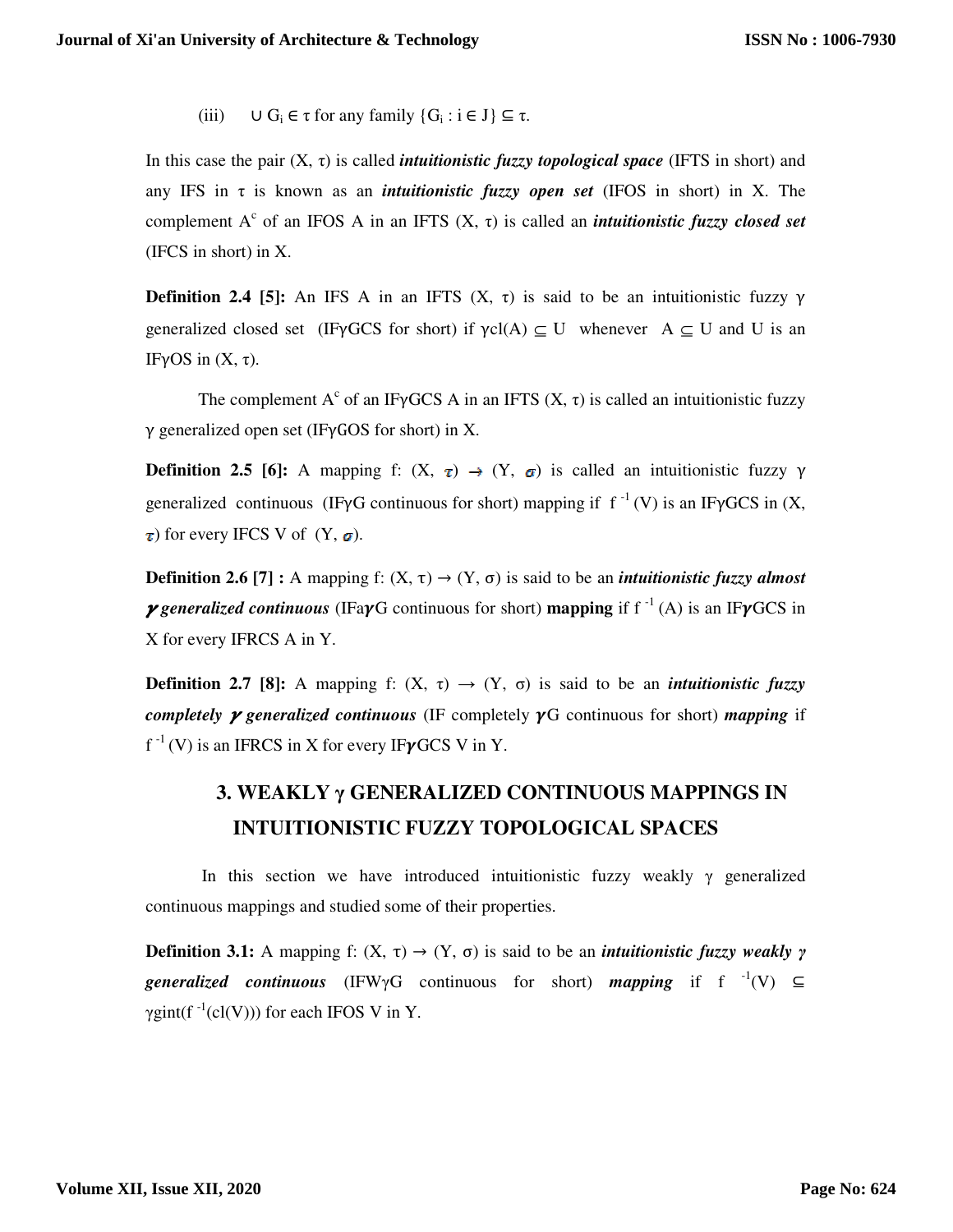**Example 3.2:** Let  $X = \{a, b\}$ ,  $Y = \{u, v\}$  and  $G_1 = \{x, (0.5_a, 0.4_b), (0.5_a, 0.6_b)\}$ , G<sub>2</sub> =  $(y, (0.4_u, 0.3_v), (0.6_u, 0.7_v))$ . Then  $\tau = \{0 \sim, G_1, 1 \sim\}$  and  $\sigma = \{0 \sim, G_2, 1 \sim\}$  are IFTs on X and Y respectively. Define a mapping f:  $(X, \tau) \rightarrow (Y, \sigma)$  by  $f(a) = u$  and  $f(b) = v$ .

Then, IF $\gamma C(X) = \{0, 1, 1, \mu_a \in [0, 1], \mu_b \in [0, 1], \nu_a \in [0, 1], \nu_b \in [0, 1] \}$  /0  $\leq \mu_a + \nu_a \leq 1$ and  $0 \leq \mu_b + v_b \leq 1$ ,

IFγO(X) = {0~, 1~, μ<sub>a</sub> ∈ [0,1], μ<sub>b</sub> ∈ [0,1], ν<sub>a</sub> ∈ [0,1], ν<sub>b</sub> ∈ [0,1] /0 ≤ μ<sub>a</sub>+ν<sub>a</sub> ≤ 1 and  $0 \leq \mu_b + v_b \leq 1$ ,

IFγC(Y) = {0~, 1~, μ<sub>u</sub> ∈ [0,1], μ<sub>v</sub> ∈ [0,1],  $v_u$  ∈ [0,1],  $v_v$  ∈ [0,1] / 0 ≤ μ<sub>u</sub>+v<sub>u</sub> ≤ 1 and  $0 \leq \mu_v + v_v \leq 1$ ,

IFγO(Y) = {0~, 1~, μ<sub>u</sub> ∈ [0,1], μ<sub>v</sub> ∈ [0,1], ν<sub>u</sub> ∈ [0,1],  $v_y$  ∈ [0,1] / 0 ≤ μ<sub>u</sub>+v<sub>u</sub> ≤ 1 and  $0 \leq \mu_v + v_v \leq 1$ .

The IFS  $G_2 = \langle y, (0.4_u, 0.3_v), (0.6_u, 0.7_v) \rangle$  is an IFOS in Y. Now  $G_2^c = \langle y, (0.6_u, 0.7_v), (0.4_u, 0.7_v) \rangle$  $(0.3_v)$  is an IFCS in Y.

We have  $\gamma \text{gint}(f^{-1}(cl(G_2))) = \langle x, (0.6, 0.7_b), (0.4, 0.3_b) \rangle$ . Hence  $f^{-1}(G_2) \subseteq$ γgint(f<sup>-1</sup>(cl(G<sub>2</sub>))). Therefore f is an IFWγG continuous mapping.

**Theorem 3.3:** Every IFγG continuous mapping is an IFWγG continuous mapping in general.

**Proof:** Let f:  $(X, \tau) \rightarrow (Y, \sigma)$  be an IFyG continuous mapping. Let V be any IFOS in Y. Then by hypothesis,  $f^{-1}(V)$  is an IFγGOS in X. Therefore  $\gamma$ gint( $f^{-1}(V) = f^{-1}(V)$ . Now  $f^{-1}(V) =$  $\gamma$ gint(f<sup>-1</sup>(V))  $\subseteq \gamma$ gint(f<sup>-1</sup>(cl(V))). Hence f is an IFW $\gamma$ G continuous mapping.

**Theorem 3.4:** Every IF completely γG continuous mapping is an IFWγG continuous mapping in general.

**Proof:** Let f:  $(X, \tau) \rightarrow (Y, \sigma)$  be an IF completely  $\gamma G$  continuous mapping. Let V be any IFOS in Y. Since every IFOS is an IF $\gamma$ GOS, V is an IF $\gamma$ GOS. Then by hypothesis, f<sup>-1</sup>(V) is an IFROS in X and hence f<sup>-1</sup>(V) is an IFOS in X. Now as every IFOS is an IF $\gamma$ GOS,  $\gamma \text{gint}(f^{-1}(V)) = f^{-1}(V)$ . Therefore  $f^{-1}(V) = \gamma \text{gint}(f^{-1}(V)) \subseteq \gamma \text{gint}(f^{-1}(cl(V))).$ 

**Theorem 3.5:** Every IF<sub>Y</sub> continuous mapping [4] is an IFW<sub>Y</sub>G continuous mapping in general.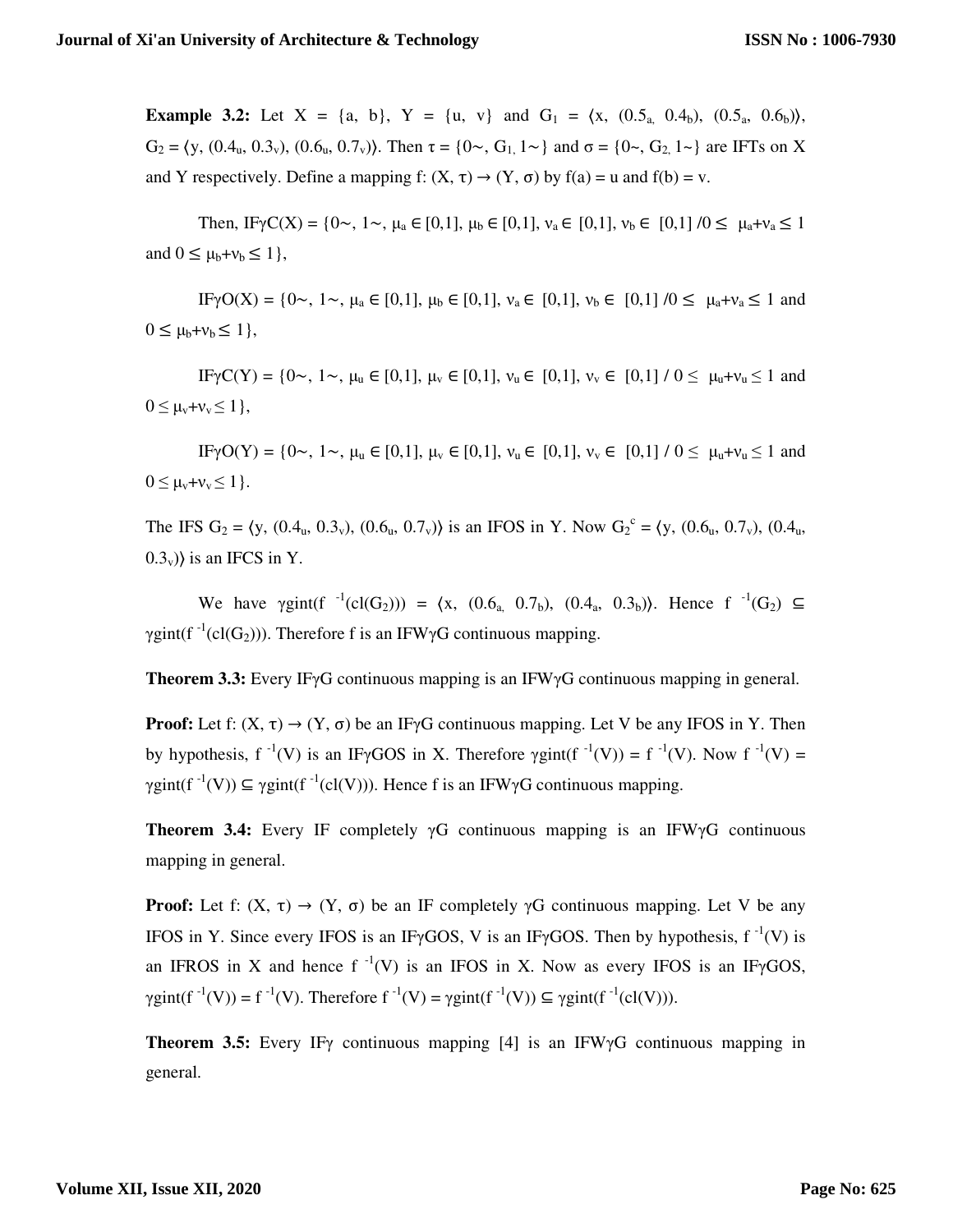**Proof:** Let f:  $(X, \tau) \rightarrow (Y, \sigma)$  be an IF<sub>γ</sub> continuous mapping. Since every IF<sub>γ</sub> continuous mapping is an IFγG continuous mapping [6], by Theorem 3.3, f is an IFWγG continuous mapping.

 The relation between various types of intuitionistic fuzzy continuity is given in the following examples. In this diagram 'Cts.M' means continuous mapping.



The reverse implications are not true in general in the above diagram.

**Theorem 3.6:** For a mapping f:  $(X, \tau) \rightarrow (Y, \sigma)$ , the following are equivalent:

(i) f is an IFW $\gamma$ G continuous mapping

(ii) 
$$
f^{-1} (int(A)) \subseteq \gamma gint(f^{-1}(A))
$$
 for each IFCS A in Y

(iii) 
$$
f^{-1}(\text{int}(cl(A))) \subseteq \gamma \text{gint}(f^{-1}(cl(A)))
$$
 for each IFOS A in Y

- (iv)  $f^{-1}(A) \subseteq \gamma gint(f^{-1}(cl(A)))$  for each IFPOS A in Y
- (v)  $f^{-1}(A) \subseteq \gamma gint(f^{-1}(cl(A)))$  for each IF $\alpha$ OS A in Y

**Proof:** (i)  $\Rightarrow$  (ii) Let  $A \subseteq Y$  be an IFCS. Then  $int(A) = int(cl(A))$ , which is an IFROS. Hence int(A) is an IFOS in Y. Therefore by (i) f<sup>-1</sup> (int(A)) ⊆  $\gamma$ gint(f<sup>-1</sup> (cl(int(A)))) ⊆  $\gamma$ gint(f<sup>-1</sup> (cl(A))), as cl(A) = A. Hence f<sup>-1</sup> (int(A))  $\subseteq \gamma$ gint(f<sup>-1</sup> (A)).

(ii)  $\Rightarrow$  (iii) Let A  $\subseteq$  Y be an IFOS. Then int(A) = A. Now cl(A) = cl(int(A)), which is an IFRCS. Therefore cl(A) is an IFCS in Y. By (ii)  $f^{-1}$  (int(cl(A)))  $\subseteq$   $\gamma$ gint(f<sup>-1</sup> (cl(A))).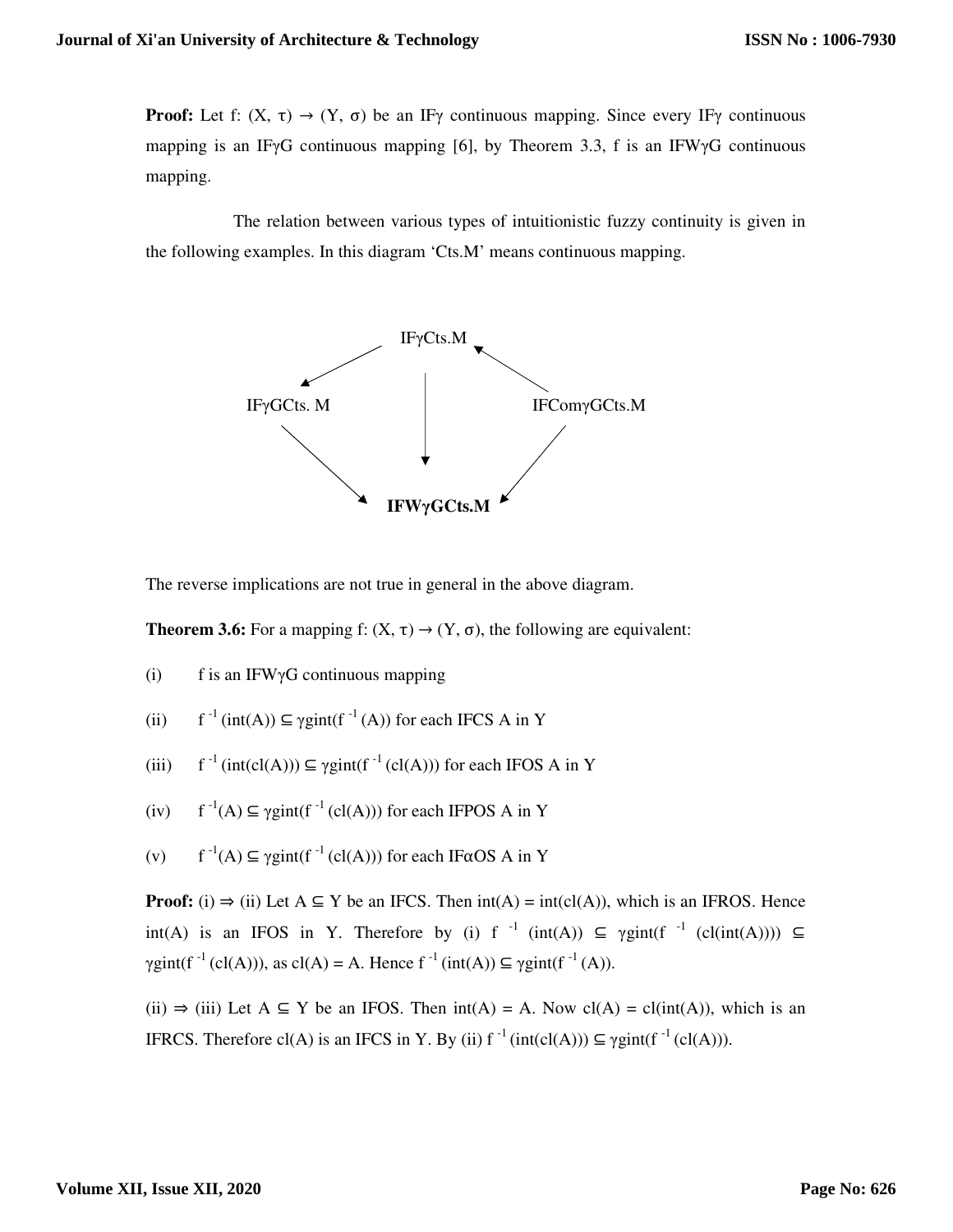(iii)  $\Rightarrow$  (iv) Let A be an IFPOS in Y. Then A  $\subseteq$  int(cl(A)). Now f<sup>-1</sup> (A)  $\subseteq$  f<sup>-1</sup> (int(cl(A))). Since int(cl(A)) is an IFROS, it is an IFOS. Hence (iii) implies f<sup>-1</sup> (int(cl(int(cl(A)))))  $\subseteq$  $\gamma$ gint(f<sup>-1</sup>(cl(int(cl(A)))))  $\subseteq \gamma$ gint(f<sup>-1</sup>(cl(A))). That is f<sup>-1</sup> (int(cl(A)))  $\subseteq \gamma$ gint(f<sup>-1</sup>(cl(A))). Thus  $f^{-1}(A) \subseteq \gamma$ gint(f<sup>-1</sup> (cl(A))).

 $(iv) \Rightarrow (v)$  is obvious, since every IF $\alpha$ OS is an IFPOS.

 $(v) \Rightarrow$  (i) Let  $A \subseteq Y$  be an IFOS. Since every IFOS is an IF $\alpha$ OS, A is an IF $\alpha$ OS. Hence by (v),  $f^{-1}(A) \subseteq \gamma gint(f^{-1}(cl(A)))$ . Therefore f is an IFW $\gamma GC$ ts.M.

**Theorem 3.7:** Let f:  $(X, \tau) \rightarrow (Y, \sigma)$  be a bijective mapping. Then the following are equivalent:

(i) f is an IFW $\gamma$ G continuous mapping

(ii)  $\gamma \text{gcl}(f^{-1}(A)) \subseteq f^{-1}(\text{cl}(A))$  for each IFOS A in Y

(iii)  $\gamma$ gcl(f<sup>-1</sup>(int(A)))  $\subseteq$  f<sup>-1</sup>(A) for each IFCS A in Y

**Proof:** (i)  $\Rightarrow$  (iii) Let A  $\subseteq$  Y be an IFCS. A<sup>c</sup> is an IFOS in Y. By (i) f<sup>-1</sup> (A<sup>c</sup>)  $\subseteq$  $\gamma$ gint(f<sup>-1</sup> (cl(A<sup>c</sup>))). This implies (f<sup>-1</sup> (A))<sup>c</sup>  $\subseteq$  ( $\gamma$ gcl(f<sup>-1</sup> (int(A))))<sup>c</sup>. Thus  $\gamma$ gcl(f<sup>-1</sup>(int(A)))  $\subseteq$  $f^{-1}(A)$ .

 $(iii) \Rightarrow (i)$  is obvious.

(ii)  $\Rightarrow$  (iii) Let A  $\subseteq$  Y be an IFCS. Then int(A) is an IFOS in Y. By (ii),  $\gamma \text{gcl}(f^{-1}(\text{int}(A))) \subseteq$  $f^{-1}(cl(int(A))) \subseteq f^{-1}(cl(A)) = f^{-1}(A)$ , since  $cl(A) = A$ . Hence  $\gamma \text{gcl}(f^{-1}(int(A))) \subseteq f^{-1}(A)$ .

(iii)  $\Rightarrow$  (ii) Let A  $\subseteq$  Y be an IFOS, then int(A) = A and cl(A) is an IFCS. By (iii),  $\gamma \text{gcl}(f^{-1}(\text{int}(cl(A)))) \subseteq f^{-1}$  (cl(A)). Now  $\gamma \text{gcl}(f^{-1}(A)) = \gamma \text{gcl}(f^{-1}(\text{int}(A))) \subseteq$  $\gamma \text{gcl}(f^{-1}(\text{int}(cl(A)))) \subseteq f^{-1}(cl(A)).$  Hence  $\gamma \text{gcl}(f^{-1}(A)) \subseteq f^{-1}(cl(A)).$ 

### **4. PERFECTLY GENERALIZED CONTINUOUS MAPPINGS IN INTUITIONISTIC FUZZY TOPOLOGICAL SPACES**

In this section we have introduced intuitionistic fuzzy perfectly γgeneralized continuous mappings and studied some of their properties.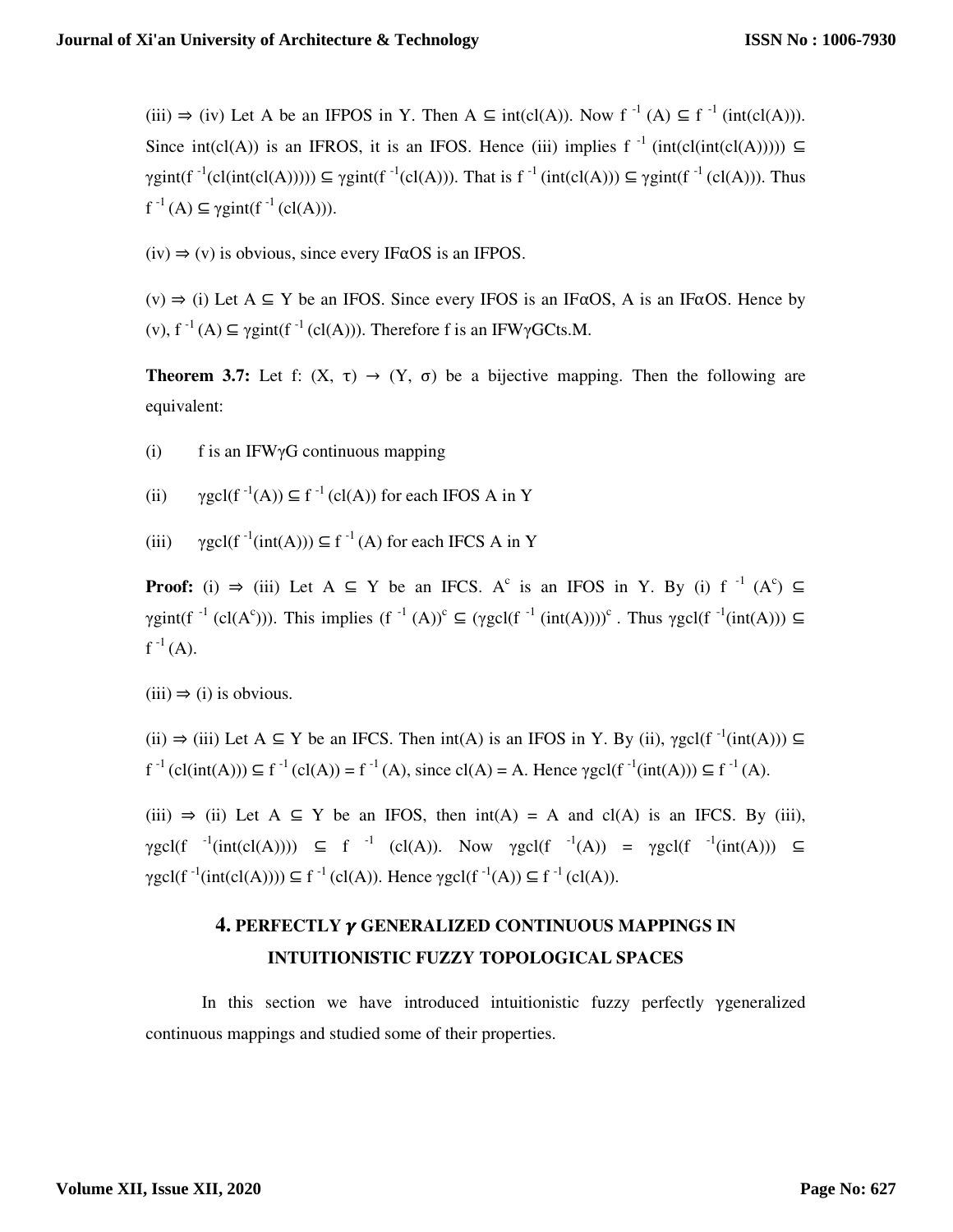**Definition 4.1:** A mapping f:  $(X, \tau) \rightarrow (Y, \sigma)$  is said to be an *intuitionistic fuzzy perfectly*  $\gamma$ *generalized continuous* (IFp $\gamma$ G continuous for short) *mapping* if  $f^{-1}(A)$  is clopen in  $(X, \tau)$ for every IF $\gamma$ GCS A of (Y,  $\sigma$ ).

**Theorem 4.2:** Every IFp $\gamma$ G continuous mapping is an IF almost  $\gamma$ G continuous mapping in general.

**Proof:** Let f:  $(X, \tau) \rightarrow (Y, \sigma)$  be an IFp $\gamma G$  continuous mapping. Let A be an IFRCS in Y. Since every IFRCS is an IF $\gamma$ GCS [5], A is an IF $\gamma$ GCS in Y. By hypothesis, f<sup>-1</sup> (A) is an intuitionistic fuzzy clopen in X. Thus  $f^{-1}(A)$  is an IFCS in X. Since every IFCS is an IF $\nu$ GCS, f<sup>-1</sup>(A) is an IF $\nu$ GCS in X. Hence f is an IF almost  $\nu$ G continuous mapping.

**Theorem 4.3:** Every IFp $\gamma$ G continuous mapping is an completely  $\gamma$ G continuous mapping in general.

**Proof:** Let f:  $(X, \tau) \rightarrow (Y, \sigma)$  be an IFpyG continuous mapping. Let A be an IFyGCS in Y. By hypothesis,  $f^{-1}(A)$  is an intuitionistic fuzzy clopen in X. Thus  $f^{-1}(A)$  is an IFCS in X. Since every IFCS is an IFRCS,  $f^{-1}(A)$  is an IFRCS in X. Hence f is an IF completely  $\gamma G$ continuous mapping.

**Theorem 4.4:** A mapping f:  $(X, \tau) \rightarrow (Y, \sigma)$  is an IFpyG continuous mapping if and only if the inverse image of each IF $\gamma$ GOS in Y is an intuitionistic fuzzy clopen in X.

**Proof: Necessity:** Let a mapping f:  $(X, \tau) \rightarrow (Y, \sigma)$  be IFpyG continuous mapping. Let A be an IF $\nu$ GOS in Y. Then A<sup>c</sup> is an IF $\nu$ GCS in Y. Since f is an IFp $\nu$ G continuous mapping,  $f^{-1}(A^c)$  is IF clopen in X as  $f^{-1}(A^c) = (f^{-1}(A))^c$ . This implies  $f^{-1}(A)$  is IF clopen in X.

**Sufficiency :** Let B be an IF $\gamma$ GCS in Y. Then B<sup>c</sup> is an IF $\gamma$ GOS in Y. By hypothesis, f<sup>-1</sup>(B<sup>c</sup>) is IF clopen in X. Which implies  $f^{-1}(B)$  is IF clopen in X, as  $f^{-1}(B^c) = (f^{-1}(B))^c$ . Therefore f is an IFp $\gamma$ G continuous mapping.

**Theorem 4.5:** Let f:  $(X, \tau) \rightarrow (Y, \sigma)$  be an IF continuous mapping and g:  $(Y, \sigma) \rightarrow (Z, \delta)$  is IFpγG continuous mapping, then g o f : (X, τ)  $\rightarrow$  (Z, δ) is an IFpγG continuous mapping.

**Proof:** Let A be an IF $\gamma$ GCS in Z. Since g is an IFp $\gamma$ G continuous mapping, g<sup>-1</sup>(A) is an IF clopen in Y. Since f is an IF continuous mapping,  $f^{-1}(g^{-1}(A))$  is an IFCS in X, as well as IFOS in X. Hence gof is an IFp $\gamma$ G continuous mapping.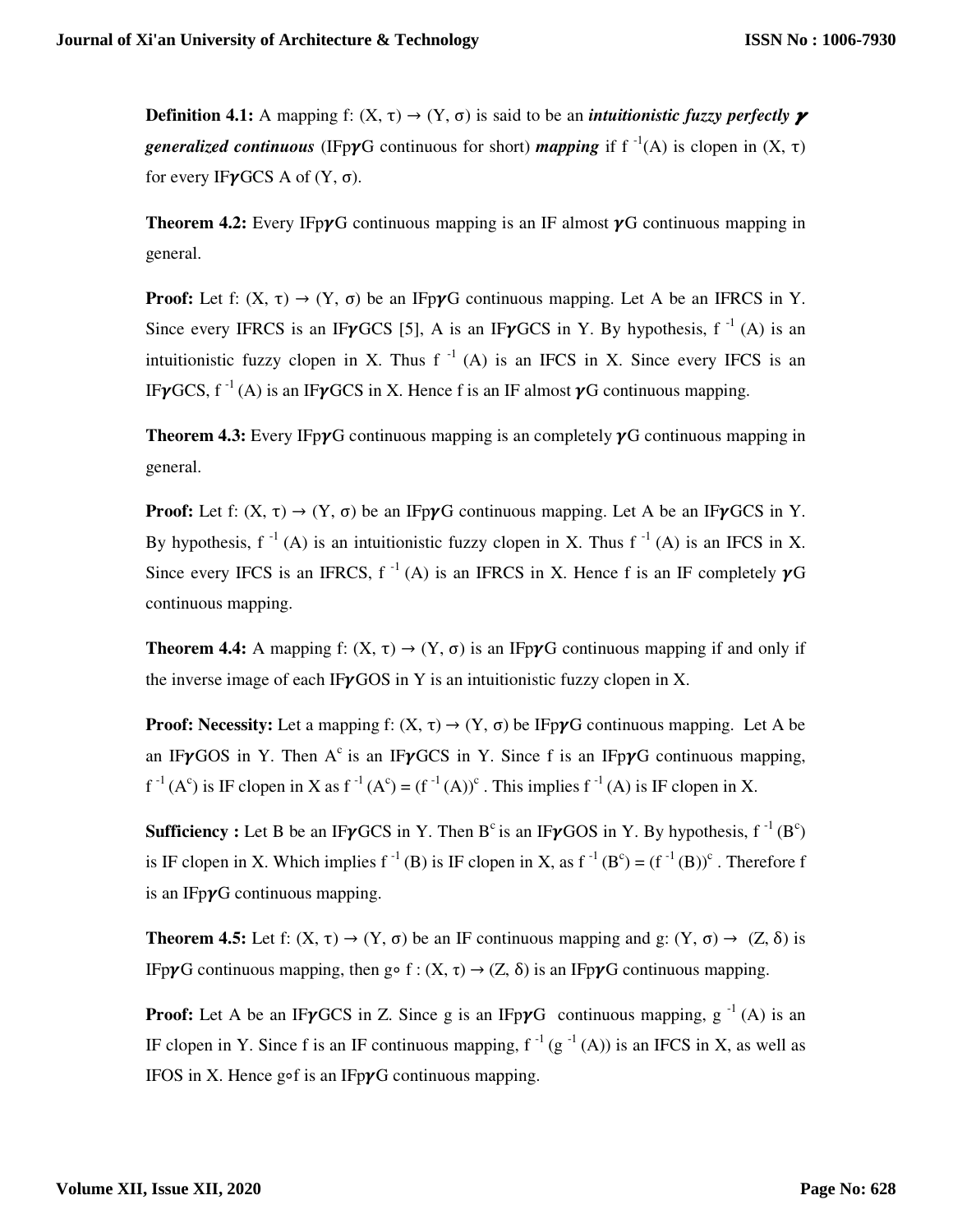**Theorem 4.6:** The composition of two IFp $\gamma$ G continuous mapping is an IFp $\gamma$ G continuous mapping in general.

**Proof:** Let f:  $X \rightarrow Y$  and g:  $Y \rightarrow Z$  be any two IFp $\gamma G$  continuous mappings. Let A be an IF $\gamma$ GCS in Z. By hypothesis, g<sup>-1</sup>(A) is IF clopen in Y and hence IFCS in Y. Since every IFCS is an IF $\gamma GCS$ , g<sup>-1</sup>(A) is an IF $\gamma GCS$  in Y. Further, since f is an IFp $\gamma G$  continuous mapping,  $f^{-1} (g^{-1}(A)) = (g \circ f)^{-1}(A)$  is IF clopen in X. Hence g of is an IFp $\gamma G$  continuous mapping.

**Theorem 4.7:** Let f:  $(X, \tau) \rightarrow (Y, \sigma)$  be a mapping from an IFTS X into an IFTS Y. Then the following conditions are equivalent:

- (i) f is an IFp $\gamma$ G continuous mapping
- (ii) If A is an IF $\gamma$ GCS in Y then f<sup>-1</sup>(A) is an IF clopen in X

(iii) int(f<sup>-1</sup>(
$$
\gamma
$$
gcl(B))) = f<sup>-1</sup>( $\gamma$ gcl(B)) = cl(f<sup>-1</sup>( $\gamma$ gcl(B))) for every B in Y

### **Proof:**

 $(i) \Rightarrow (ii)$ : is obviously true.

(ii)  $\Rightarrow$  (iii): Let B be any IFS in Y. Then  $\gamma$ gcl(B)) is an IF $\gamma$ GCS in Y.By hypothesis,  $f^{-1}(\gamma \text{gcd}(B))$  is an IF clopen in X. Thus  $f^{-1}(\gamma \text{gcd}(B))$  is IFCS in X. Hence  $f^{-1}(\gamma \text{gcd}(B))$  is an IFOS in X. That is  $int(f^{-1}(\gamma \text{gcd}(B))) = f^{-1}(\gamma \text{gcd}(B))$ . Also  $f^{-1}(\gamma \text{gcd}(B))$  is an IFCS in X. That is  $cl(f^{-1}(\gamma \text{gcd}(B))) = f^{-1}(\gamma \text{gcd}(B))$ . Hence  $\text{int}(f^{-1}(\gamma \text{gcd}(B))) = f^{-1}(\gamma \text{gcd}(B)) = cl(f^{-1}(\gamma \text{gcd}(B)))$ for every B in Y.

(iii)  $\Rightarrow$  (i): Let B be any IFS in Y. Then  $\gamma \text{gcl}(B)$ ) is an IF $\gamma$ GCS in Y. By hypothesis,  $int(f^{-1}(\gamma \text{gcd}(B))) = f^{-1}(\gamma \text{gcd}(B)) = \text{cl}(f^{-1}(\gamma \text{gcd}(B)))$ . This implies  $f^{-1}(\gamma \text{gcd}(B))$  is IFOS in X and also an IFCS in X. That is  $f^{-1}(\gamma gcl(B))$  is an IF clopen in X. Hence f is an IFp $\gamma G$ continuous mapping.

**Theorem 4.8:** Let f:  $(X, \tau) \rightarrow (Y, \sigma)$  be an IFp $\gamma G$  continuous mapping and g:  $(Y, \sigma) \rightarrow$ (Z,  $\delta$ ) is an IFyG irresolute mapping [9], then g  $\circ$  f : (X,  $\tau$ )  $\rightarrow$  (Z,  $\delta$ ) is an IFpyG continuous mapping.